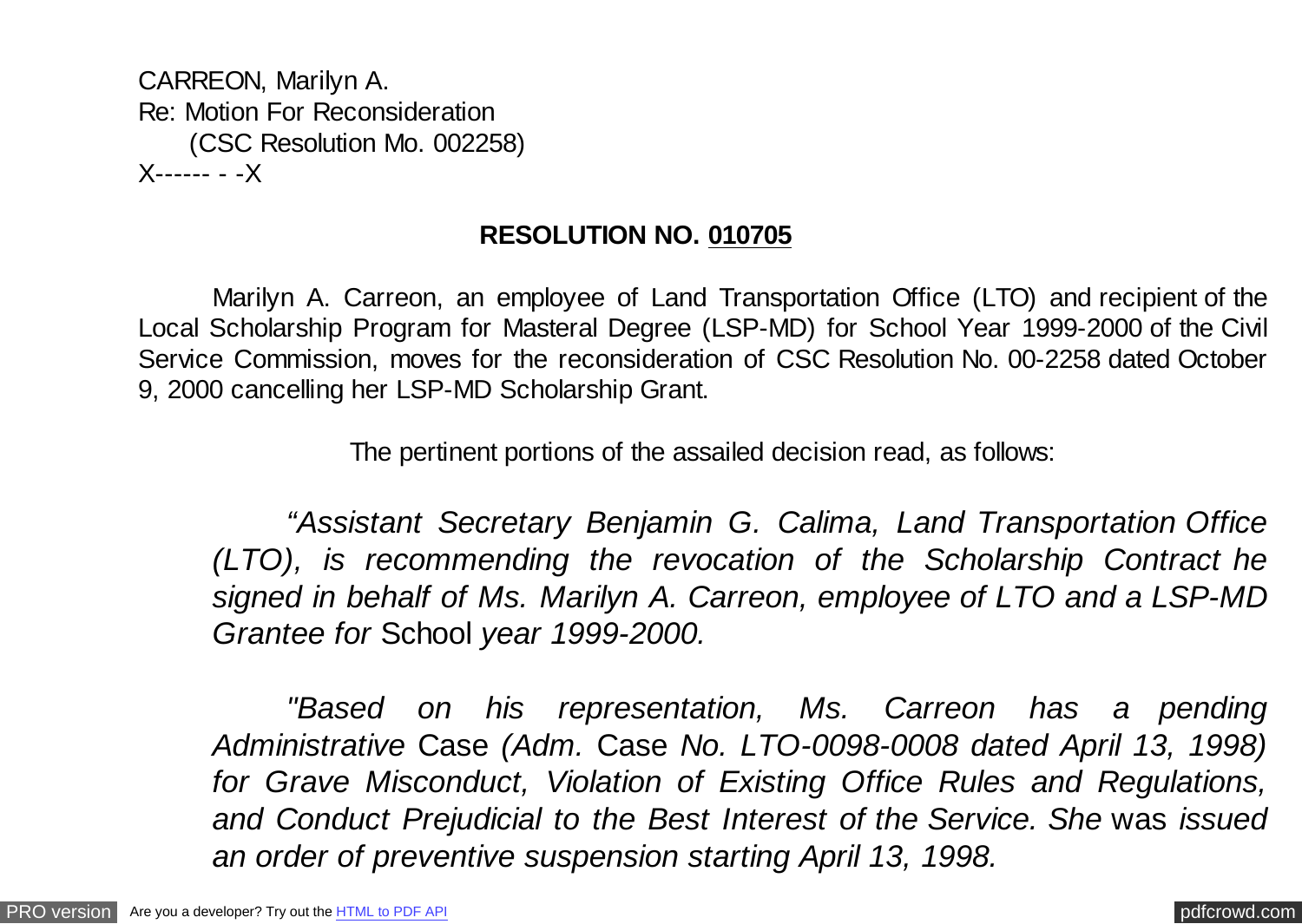*"Upon verification from* CSC-NCR, Ms. *Carreon filed her application form the LSP Written Examination which* was *subsequently approved on July 10, 1998. It appears that she answered 'NO' regarding pending administrative* case *in the application form.*

2

*"WHEREFORE, in view of the misrepresentation or non-disclosure of such vital information made by Ms. Carreon, the Commission hereby* cancels *her scholarship grant.*

*"RESOLVED further that Ms. Carreon be charged of dishonesty for misrepresentation."*

Movant anchors her motion far reconsideration on the following grounds:

XXX

*"20. The* CSC *Resolution No. 002258 is not only indeed repulsive to the due* process *of law,* as *the Constitution upholds in its Article Ill, Section I of the Bill of rights, xxx but indeed an assault against her person and her civil service career, which even the Uniform Rules on Administrative* Cases *in the Civil Service Rule II Section 11 and 12 provides that:*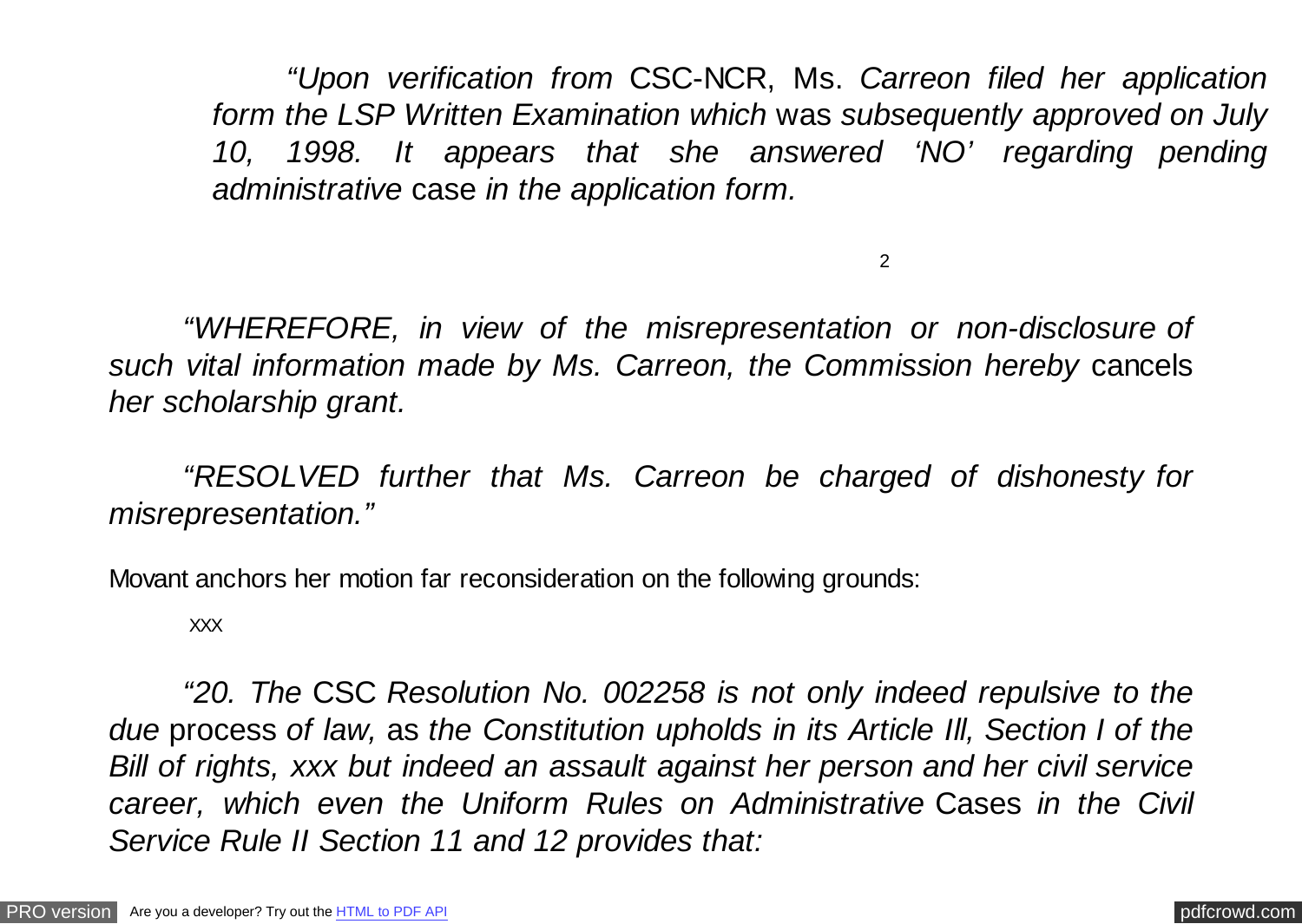*'Section 11. Action on the Complaint. Upon receipt of a complaint which is sufficient in form and substance, the disciplining authority shall require the person complained of to submit a counter-affidavit/comment under oath within three (3) days from receipt.*

*"Section 12. Preliminary Investigation. A preliminary investigation involves the ex-parte examination of records and documents submitted by the complainant of records and documents submitted by the complainant and the person complained of,* as *well* as *the documents readily available from other government* offices. *During said investigation, the parties are given the opportunity to submit affidavits and counter-affidavits.*

XXX

"25. *The person complained of did not immediately avail of the benefits of the said scholarship and informed the agency that said scholarship be deferred.*

*"26. Nonetheless, the person complained of, an LSP-MD grantee, having passed the competitive, written examination administered on* 26 *July 1998 and the interview phase thereof on 17 November 1988 received a letter from* CSC-NCR *dated 8 February 2000 in the first week of March informing her that she is*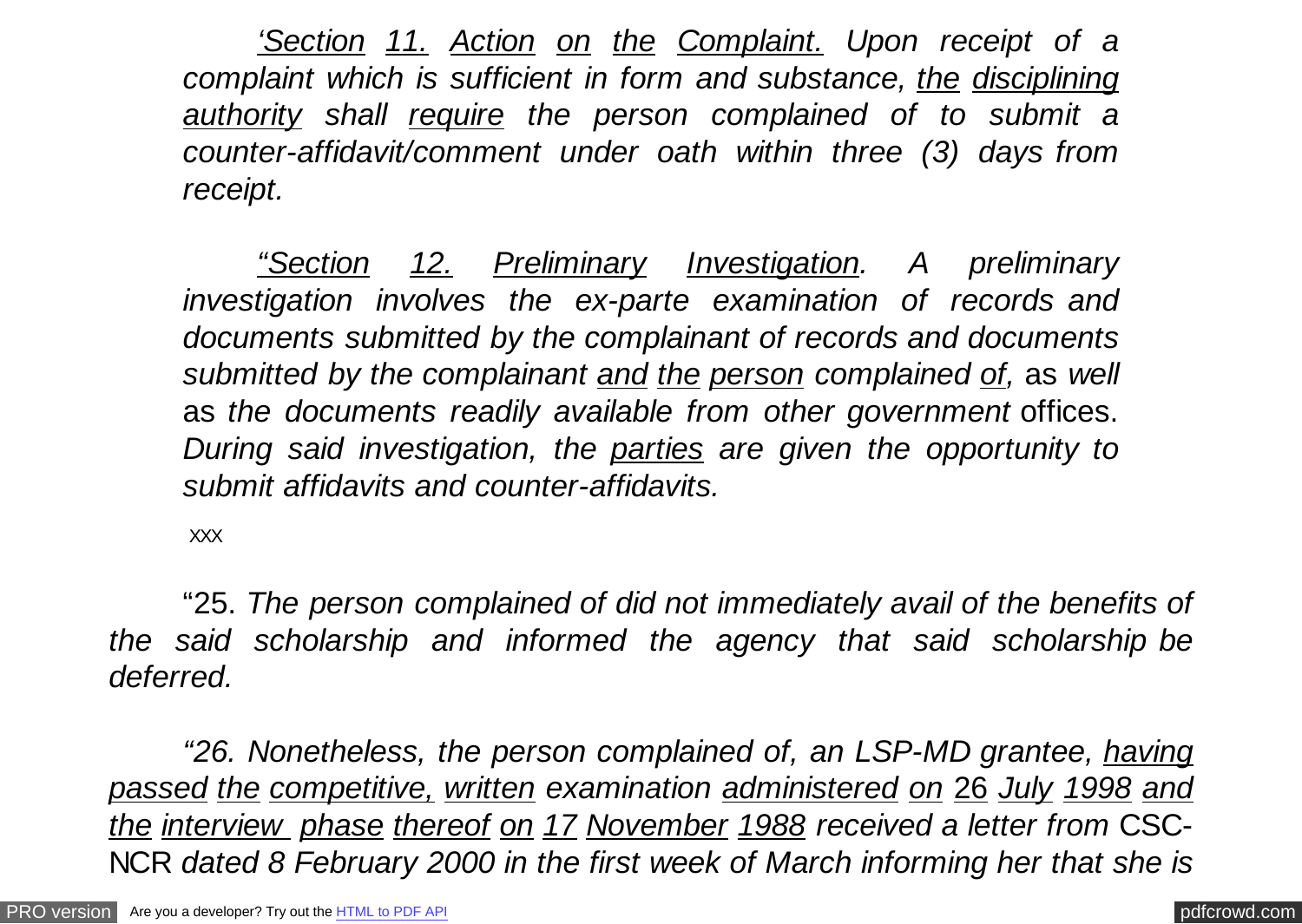*expected to start her master's degree studies in June 2000, for no further deferment will be granted,*

*XXX*

*"27. Thus, guided with the pronounced entitlement to the said LSP-MD grant, pursuant to the letters of the complainant dated* 28 *October 1998 and 18 January 1999 or hereto attached* as *ANNEXES G and G-1 and the apprehension that the said much coveted grant will lapse pursuant to ANNEX 'I', thus the person complained of or the grantee proceeded to secure from the Assistant Secretary Benjamin Q. Calima,* now *the herein complainant, the Scholarship Contract which in*

*fact should have been submitted to the CSC in 1998 yet, or the most in the last week of January 1999, after the* CSC *General Assembly for the scholarship grantees for the said batch.*

XXX

*"a. There is no truth to allegation of the complainant together with his designated Chief of personnel section, Ms. Patria T. Ogsimer that the said* case has *been pending since 1998.*

XXX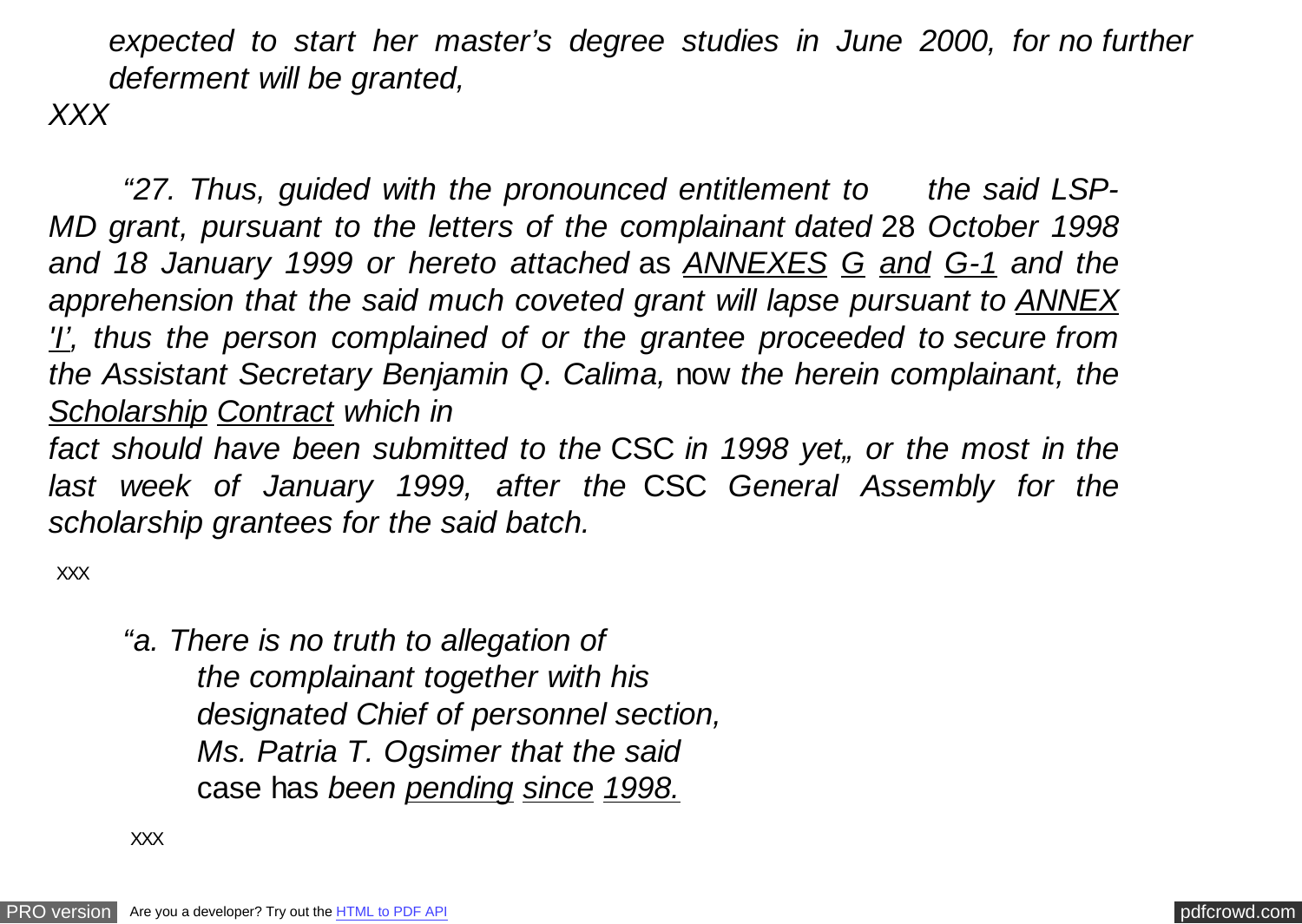*"The person complained of has no pending administrative* case *when she applied for the CSC-LSP-MD Competitive Written Exam in July* 1998. *There is no truth to the allege issuance of an Order for Preventive Suspension starfinq April 13, 1998. This is a blatant lie. xxx*

*"The said letter dated 15 July 1998 or ANNEX J, summarily pertains to the LTO Adm.* Case No. *98 008 against grantee/person complained of that 'guided with the instruction to give her the requisites of due* process, *the service of the Formal Charge and the Order of Preventive Suspension* was *held in abeyance. As a result thereof, the said documents are not yet valid nor effective primarily because the Office has not yet acquired jurisdiction over the person of the said respondent.'*

*"Moreover, for your careful scrutiny, PROOF OF SERVICE of the said formal charge and preventive suspension* was *only made on March 1*999, xxx

"XXX

*"THUS, grantee/person complained of* was *not issued the said formal charge nor preventively suspended starting 13 April 1998* as *alleged.*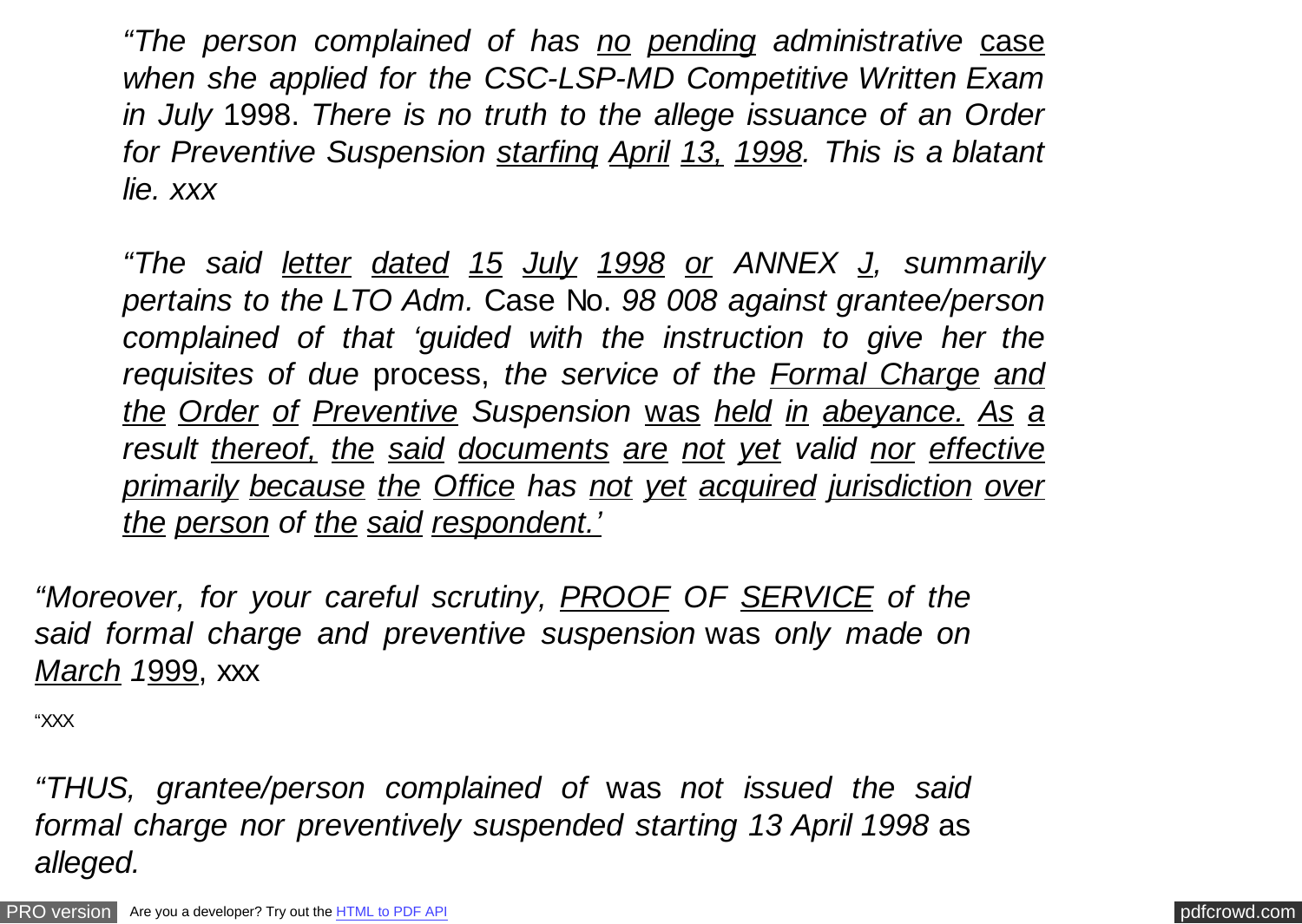*"b. There is no truth that complainant* was *misled in approving the contract due to the old personal data sheet she attached, whereby she checked the answer NO to the question, do you have any pending administrative* case. *The only document which grantee/person complained of brought to the complainant's office for his signature which she left with his personal Secretary, Sandy* was *the Scholarship Contract.*

*"There* was no *OLD personal data sheet attached thereto. If what* was *referred to* was *the document where grantee or person complained of,* was *the personal data sheet he submitted to the* CSC-NCR *at the time of her application for the CSC-LSP-MD Competitive Written Exam where she answered the controversial NO, said data sheet* was *only offered by complainant* as *evidence of her alleged misrepresentation after securing a copy from the* CSC-NCR *LSP files.*

"c. *The alleged complaint which unduly bloated into an administrative* case *almost in April 1998, until having been recalled and realized that their conduct* was *repulsive undue* process or law as *pronounced in ANNEX J, and authorization for issuance of the said Formal Charge sought in January 1999xxx*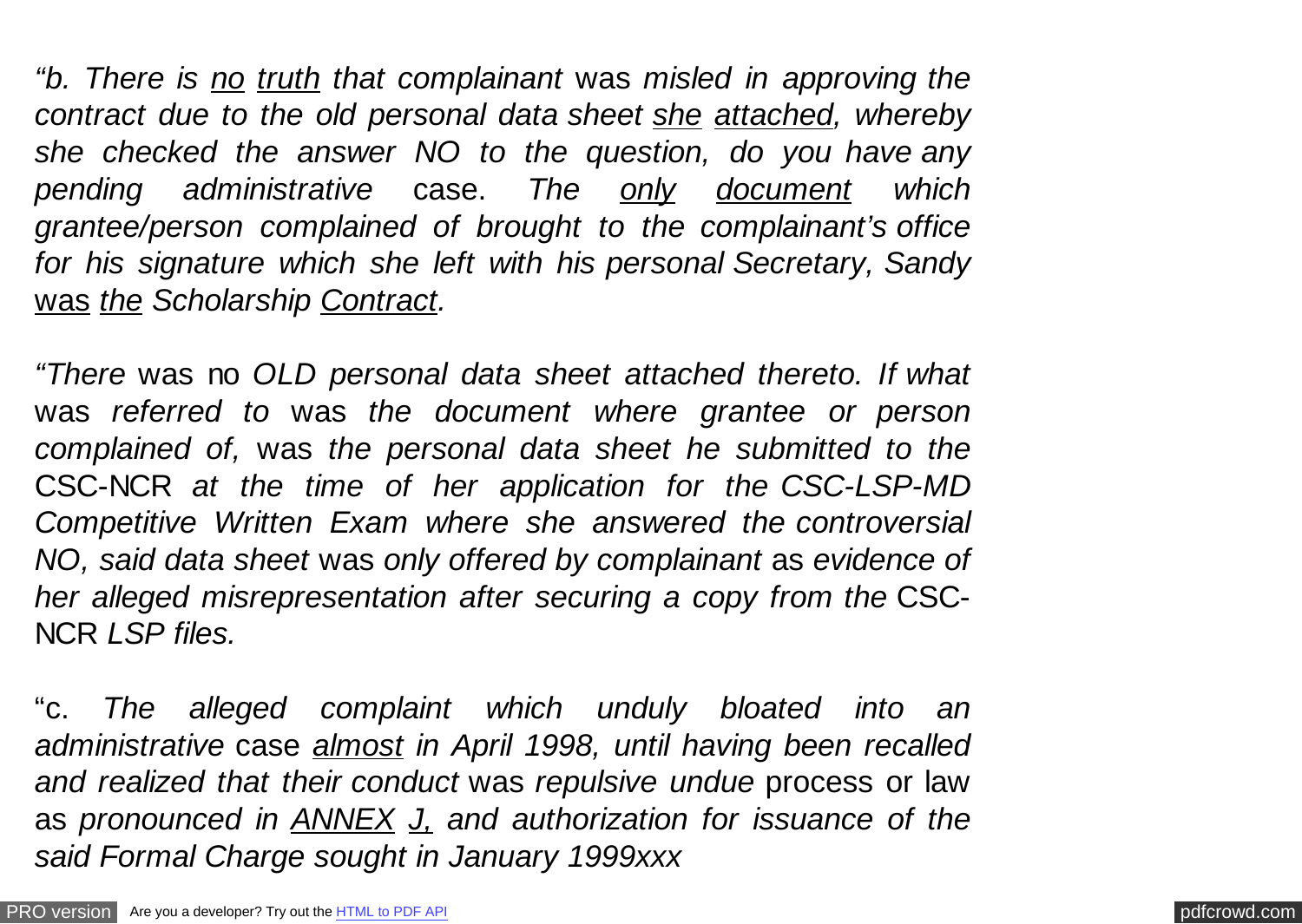*"After having been issued the said Formal Charge and preventive suspension on 04 March* 1999 *to an officemate, MS. MITZI MAMON,* as *grantee/person complained of* was *attending at that time to her very important function* as *EMCEE or the project then being launched, Kilusang Disiplina* sa *Kalsada by her late superior, Col. Frenie del Rosario, then Chief of the LTO Field Enforcement Division and Special Task Force.*

*"Thereafter, after serving the said preventive suspension from 01 March 1999 till 31 May* 1999, *although said suspension should have been* contested *pursuant* to *the provision on preventive suspension,* Sec. *19, Rule II, xxx*

*The said preventive suspension should not have been issued to her for the following considerations,* as *follows:*

*'1.) Misfeasance or malfeasance to warrant disciplinary action must have direct relation to and be connected with the performance of official duties (Salcedo vs. Iriting 91 SCRA)*

*'2.) lt is settled that misconduct or malfeasance or*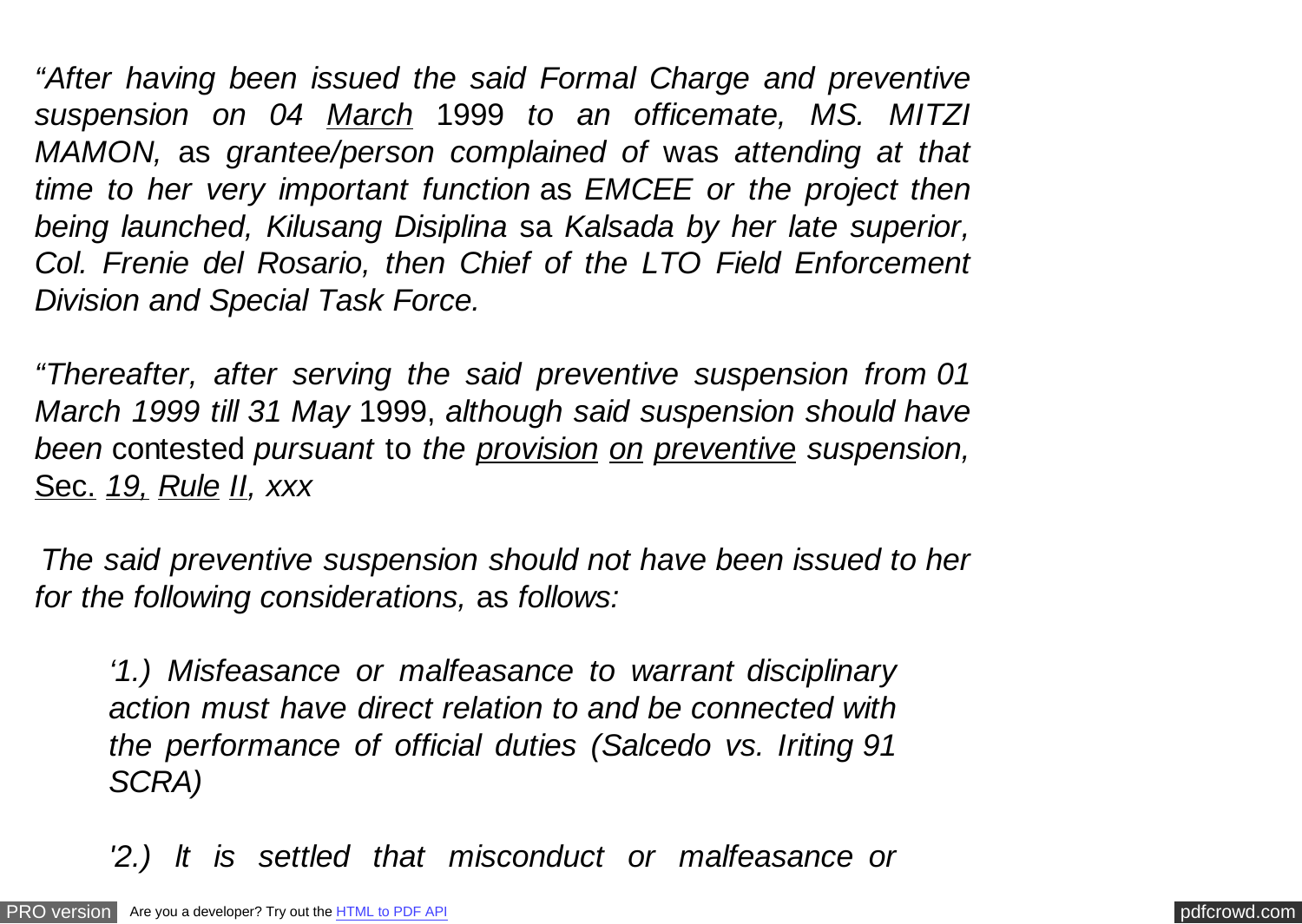*misfeasance warranting removal from office of an officer, must have direct relation to and be connected with the performance of official duties, amounting to either maladministration, or willful, intentional neglect arid failure to discharge the duties of the* office. *(Sarigumba vs. Pasok,* 156 SCRA 646)

*'3.) Pursuant to the latitude of the discretion of the issuance of preventive suspension, it not being mandatory,* as *the language of the Rules stipulate MA*Y *BE ISSUED, the grantee or the person complained of in the said controversy, has obviously no capacity or* (sic) *exerting undue influence nor pressure on the witnesses against her. In fact, the subject of the alleged complaint which bloated into LTO-98-008, did not even pertain to her official function,* as *at the time of the allege (sic) complaint, she* was *assigned/detailed at the public Assistance Center although her plantilla position* as *Statistician II is with the Management Information Division. Her function thereat* was *to answer telephone calls and prepare communications. Said Office* was *not even a plantilla for it* was *only created under the Assistant Secretary* 's *Office in 1992 till half of 1998 or in the time of Gen. Manuel F. Bruan to receive and answer complaints more particularly any violations*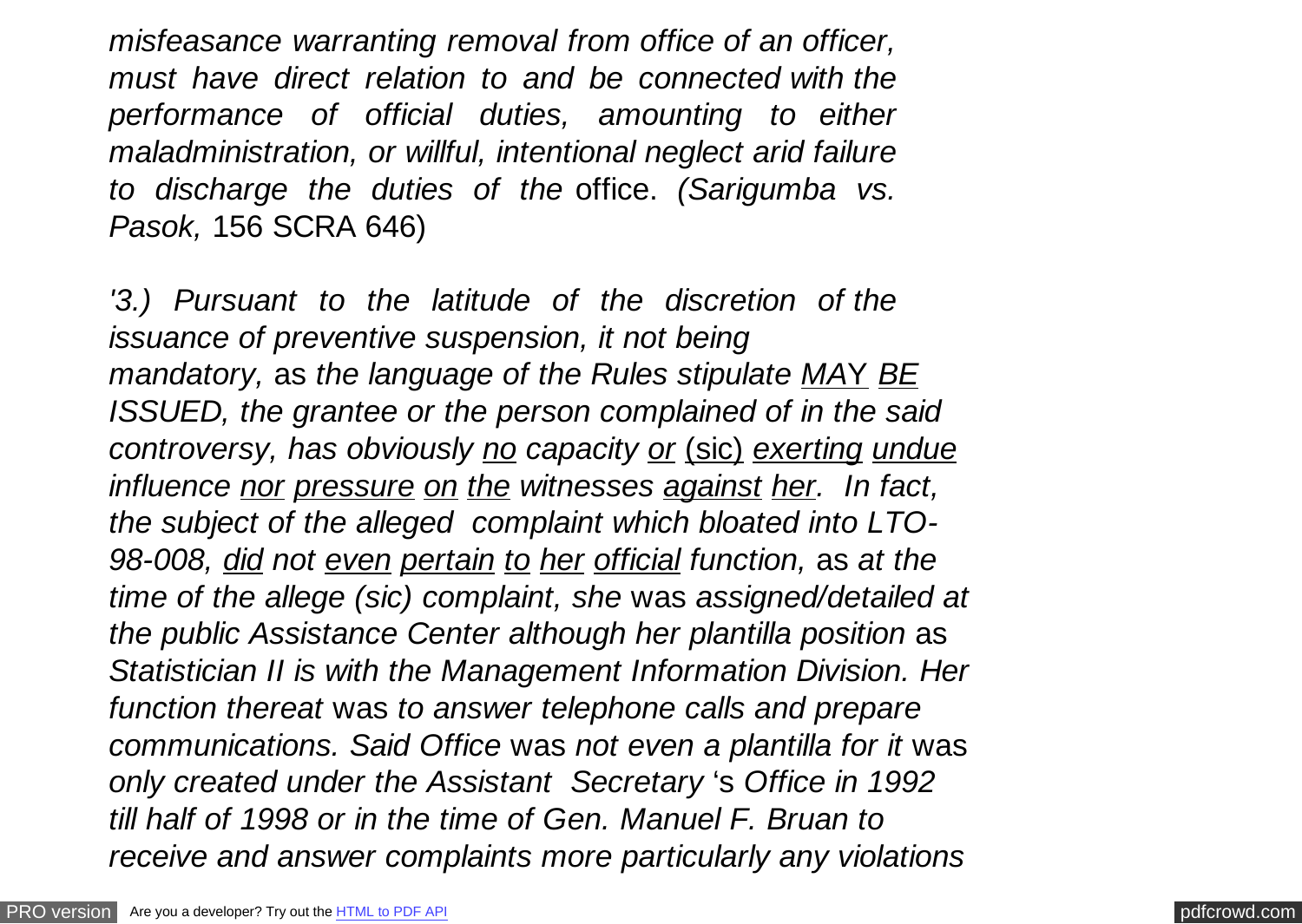*of taxi drivers, bus drivers and operators and other public utility vehicles.* 

*'4.) Moreover, upon the assumption of the complainant in July, '98* as ' *the* new *head of office or Assistant Secretary, the person complained of was the* sole *organic employee thereat, as the Public Assistance Office* was *abolished, and the person complained of was requested to be transferred to the L*aw *Enforcement Service by Col*. *Frenie del Rosario and Atty. Robert D. Lansang, respectively Chiefs of the Field Enforcement Division and the Law Enforcement Service*.

*"It* was *here when the said Formal Charge and Preventive Suspension were issued on 04 March 1999 until 31 May 1999. xix Thereafter, person complained of was reinstated after ninety (90) days, or started to officially report again on 01 June 1999.*

*"Again for reasons unexplained, person complained of was detailed from the Special Task Force/Field Enforcement Division to the Registration Section from July to August,* 1999, *performing menial functions which were aside from being insignificant and demeaning* as *sorting old copies/receipts at their storeroom, with another*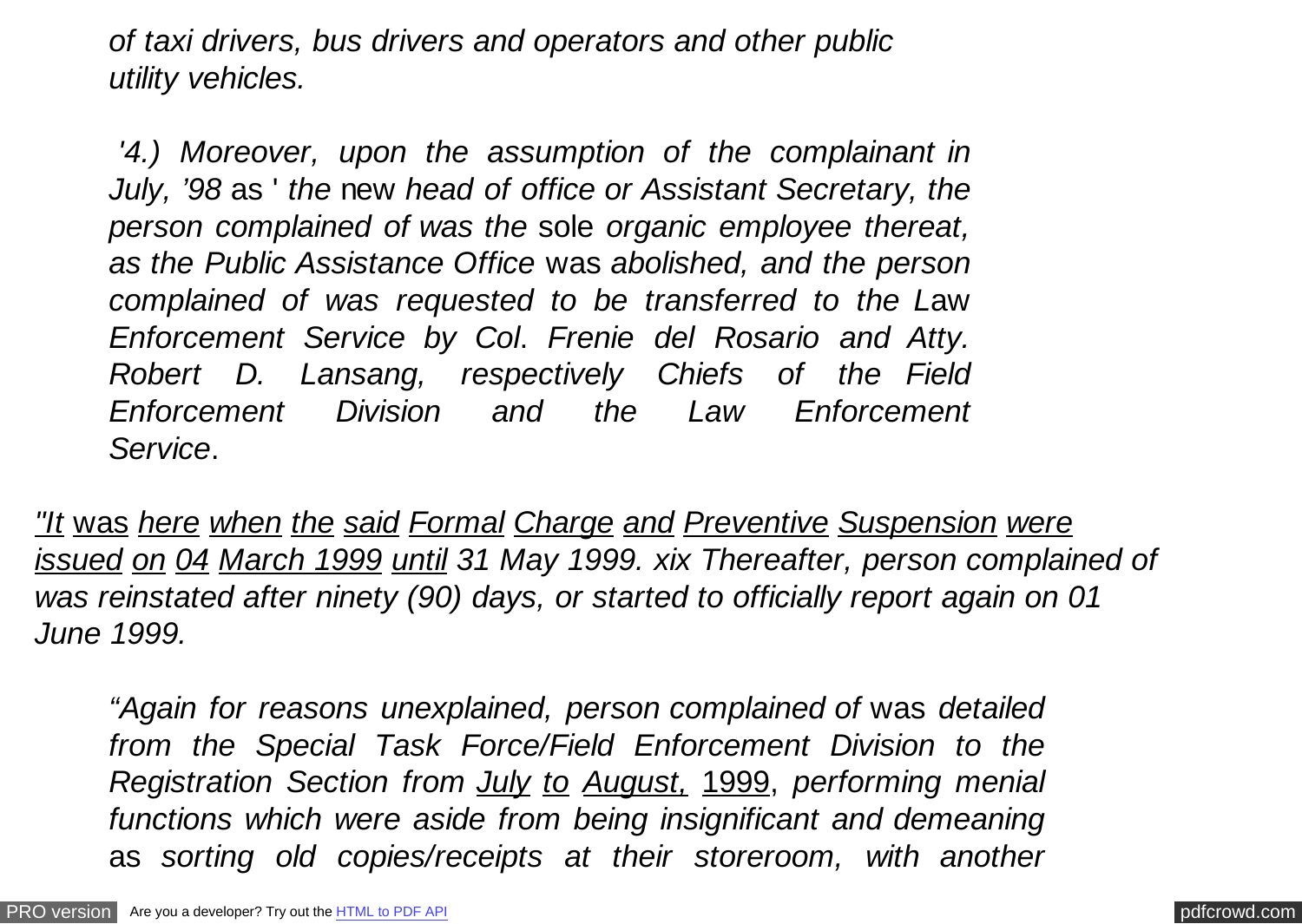*companion who* was *only an OJT, office trainee or non-employee, xxx*

*"Thereafter, on her own initiative, she chanced to communicate with her present immediate supervisor ATTY. ROBERT D. LANSANG, Chief of the Law Enforcemerit Service, She* was *fortunately invited to join his staff and* as *such* was *transferred in September 1999 to her present office where she is given important functions* as *research and preparation of official cornmunication.*

*"The LTO-98-008 Administrative Case* has *been pending since the issuance of the Formal Charge and the Order of Preventive Suspension to her in (sic) 04 March 1999 for reasons which the person complained of are not privy of.*

XXX

*"30. Complainant ATTY. BENJAMIN G. CALIMA, Assistant Secretary* of *the Land Transportation Office together with his designated Chief or personnel;. MS. PATRIA T. OGSIMER, have thus colluded and confederated with one another in deliberately withholding from the person complained of/grantee opportunity to be heard of the said complaint, depriving her of her right to the (sic) due* process *of law and to her being unduly the subject of an unpardonable assault against her person in making it appear that she* was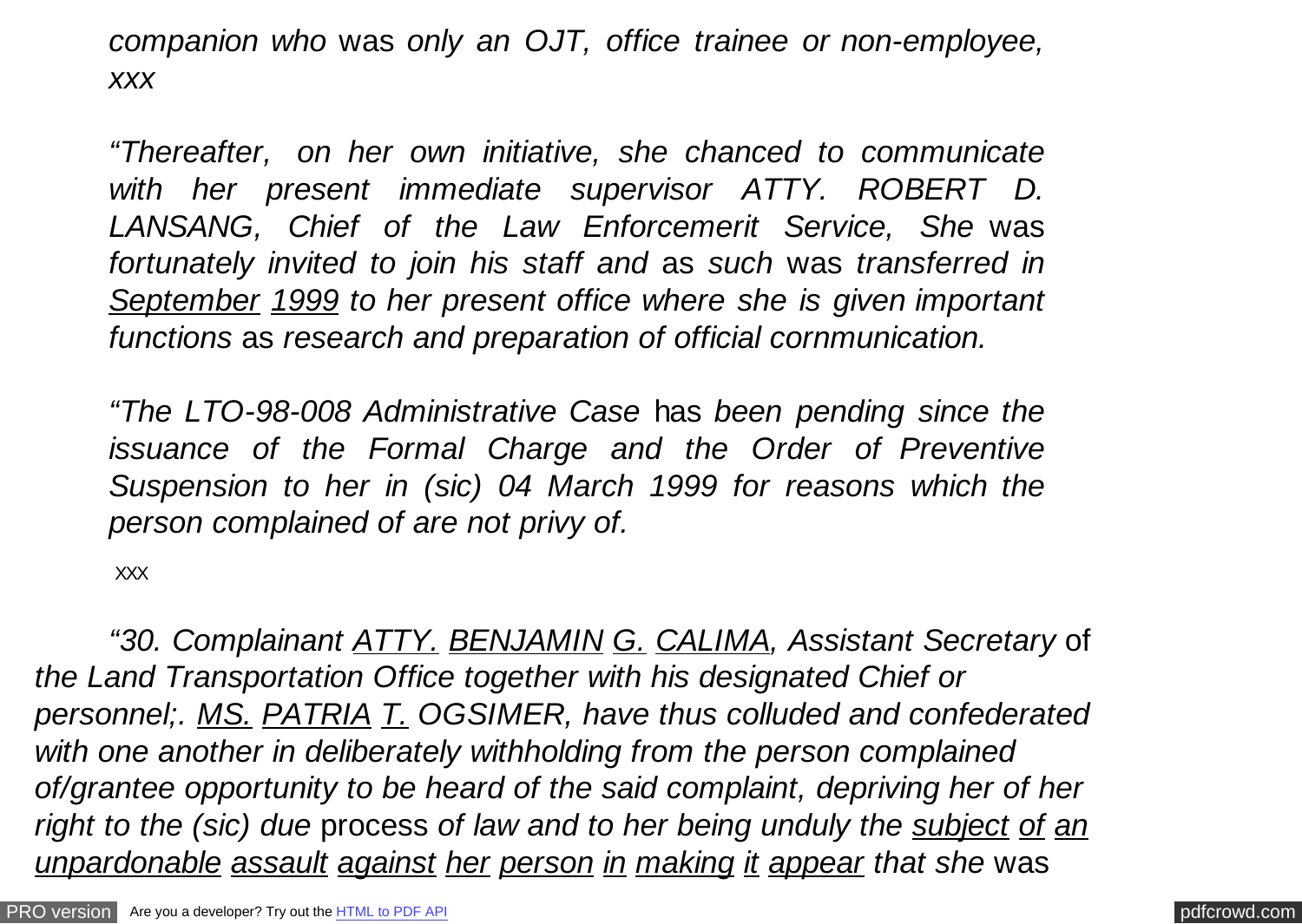*indeed guilty of dishonesty by selectively submitting documents pertinent to the said LTO-98-008 Administrative* Case.

*"31. Moreover, the derogatory letter-complaint of ATTY. BENJAMIN G. CALIMA. Assistant Secretary and his designated Chief of personnel section, MS. PATRIA T. OGSIMER, per her initial under his signature had unduly put the grantee/person complained in such a bad light* as *on top of her civil service career which is being impugned, the choice of words of language therein were calculated td cast aspersion and ridicule on her person.*

*"32. It is unfortunate, in fact that the said* CSC *Resolution No. 002258 which was ex-parte resolved on the recommendation of the Head of Office of LTO, Assec Calima, the herein complainant, against the person complained of/grantee,* was *not even furnished to the cancellation of the LSP-MD grant and dishonesty, so that she can competently come up with remedies or answer or defense in her behalf.*

*"33. And* as *the said* CSC *Resolution No. 002258 was only issued to her on 12 January 2001 on her own initiative* as *already mentioned in paragraphs 8, 9*, *and 10, in the interest of fairness and equity and substantial justice, it is respectfully prayed that the date be reckoned from the date of the receipt of her copy of the said* CSC *Resolution, and pursuant to the*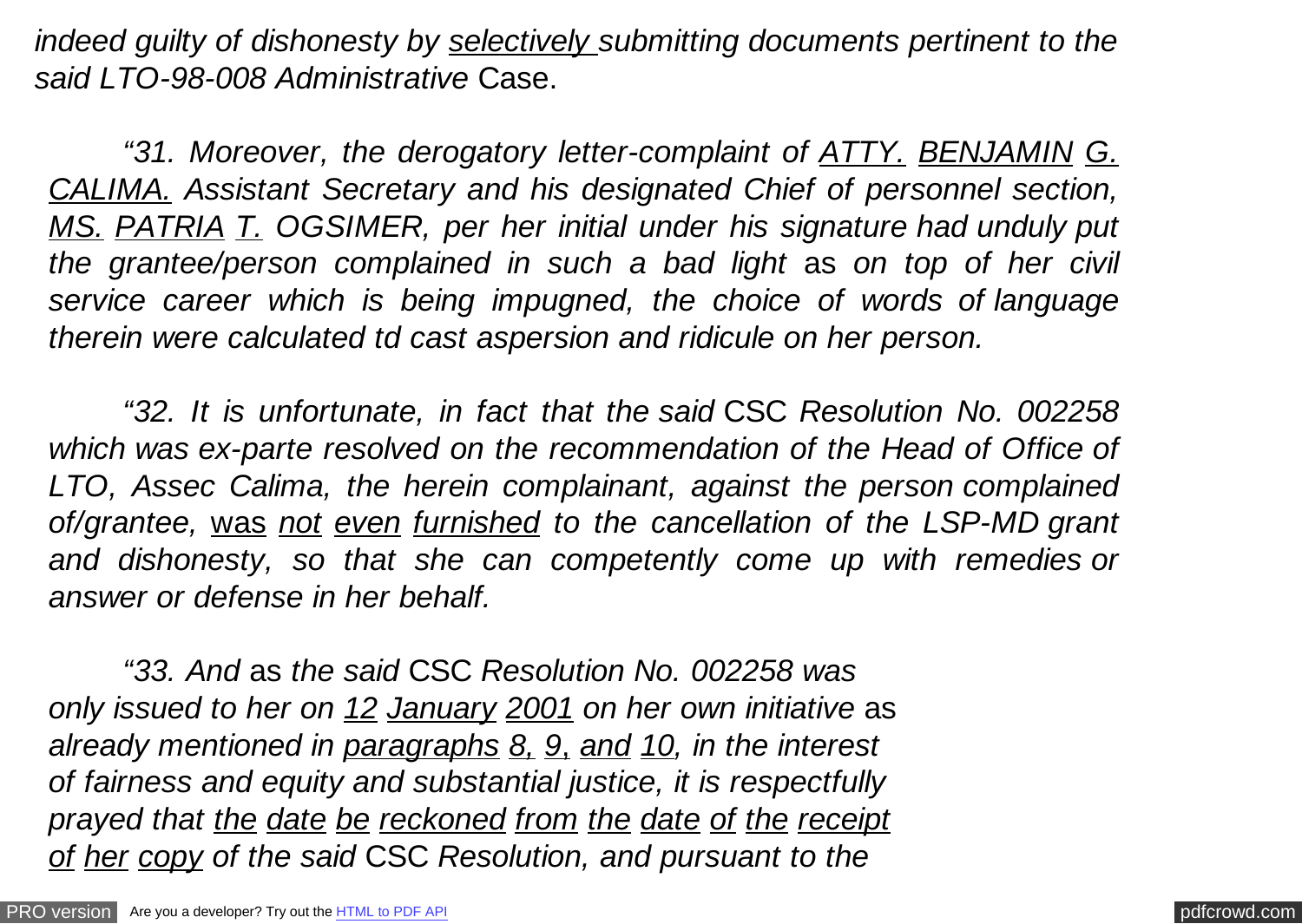*Uniform Rules on Administrative* Cases *in the Civil Service provision on Remedies, Rule III Section* 38, xxx *"the grantee or the person complained of, from the date of the receipt of her copy of the* CSC *Resolution No. 002258, which* was *not furnished to her by the disciplining authority which in the instant case is the Civil Service Commission by personal delivery nor,by mail, but on her own initiative pursuant to her Manifestation dated 10 January 2001 but filed with the* CSC *on 12 January 2001 which requested foremost her copy of the said* CSC *resolution or decision, is thus given until 27 January 2001 to seasonably file her motion for reconsideration and have the said resolution or decision stayed or held in abeyance.*

*"34. And* as such *that the* CSC Office *for Legal Affairs* was *thus tasked by the Commissiori per their* CSC *Resolution No. 002258 to charge the person complained of/grantee,* as *follows:*

XXX

*"It is thus further respectfully prayed of this Honorable Commission that the case/charge of dishonesty and falsification of official document being addressed to the person complained of 'be* set *aside in lieu of this representation.*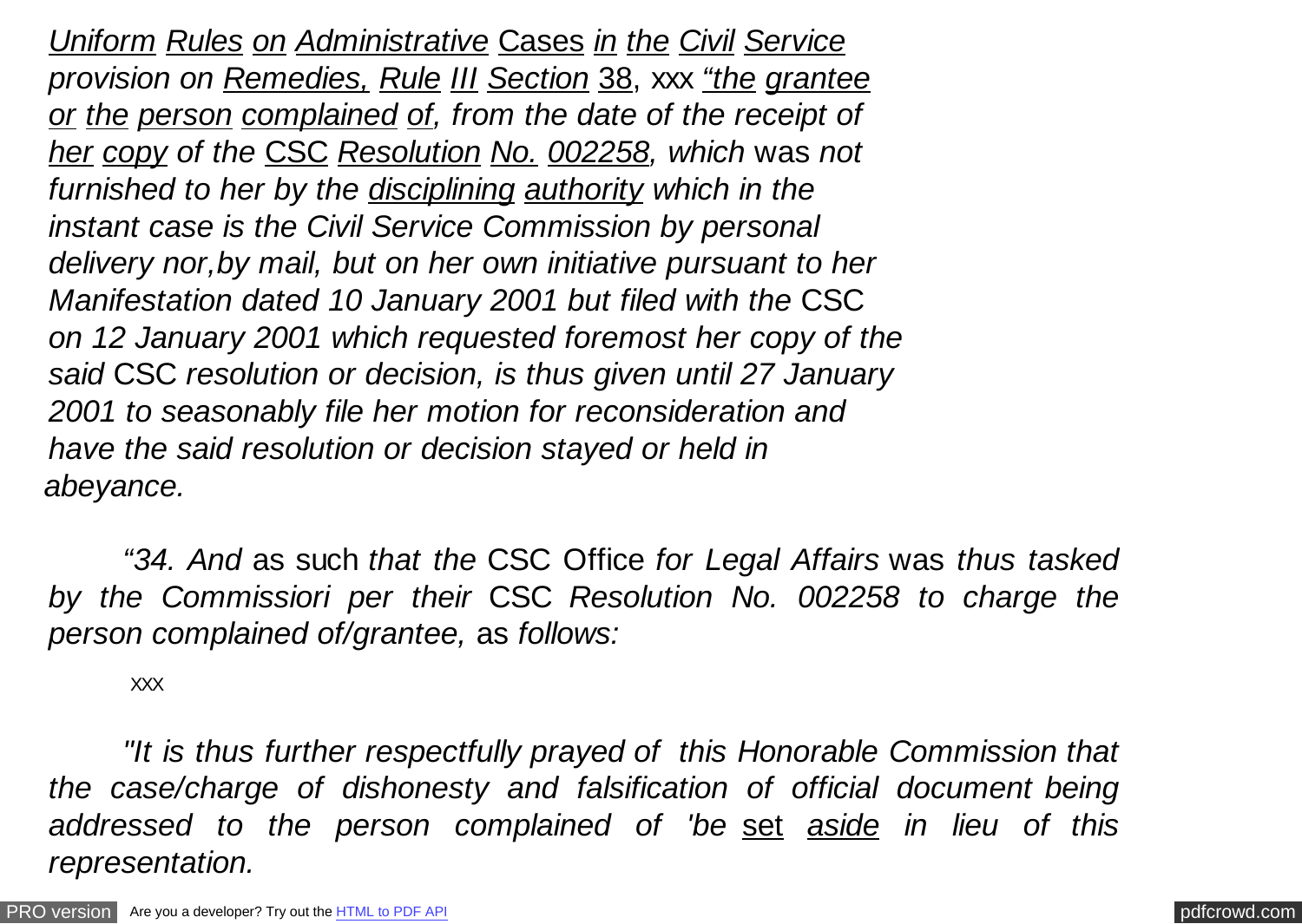*"35. The person complained of/grantee has been on study leave since 01 June 2000 having been enrolled in June 2000 for the first semester of 2000 and in the first week of hlovember 2000 for the second semester of 2000 at the University of the Philippines under the Local Scholarship Masteral Degree Grant having satisfied the requirements and passed equally the competitive written examination on July* 26, *1998 and the interview phase on November 17, 1998.*

"36. *The complainants, Calima and Ogsimer (per her initial under Calima's signature) obviously motivated by bad faith, after having sought a comfortable and presumed ally in the* CSC *Resolution No.* 002258; *after having deliberately withheld the information and the intention that they were to recommend the cancellation of the Scholarship Contract to which complainant, Calima* was a *party to, that despite her being monthly physically present to attend personally to her purpose in collecting her salaries and other compensation* as *instead of the inclusion in the regular payroll thru the ATM facilities of the Land Bank of the Philippines at the premises of the LTO, East Avenue, Quezon City, NOW proceeds to direct her to submit her verified explanation/comment to in (sic) the subject* CSC *Resolution.*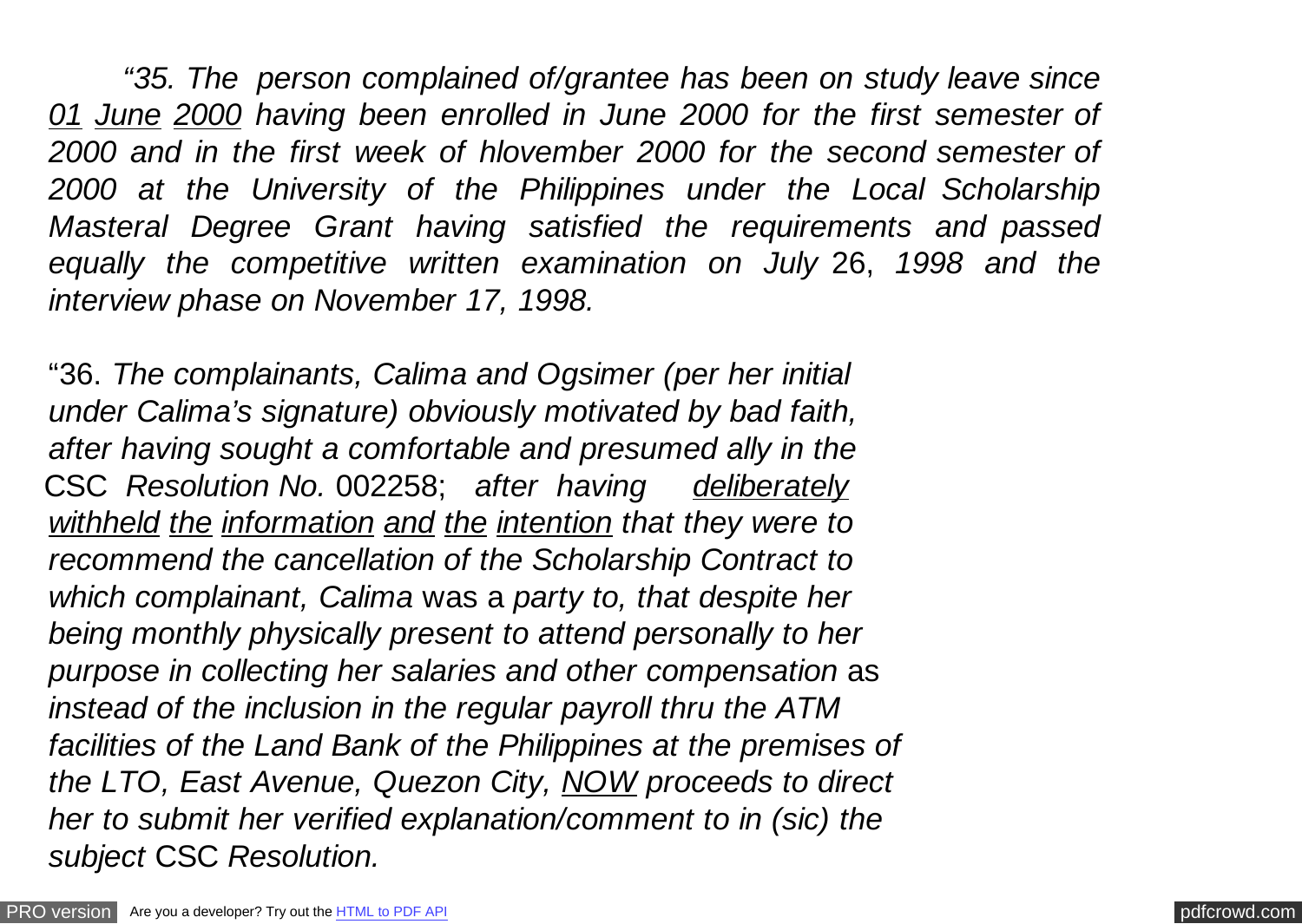*"37. Moreover,* as a *result thereof, the grantee/person complained of* was *expected to report for work already by the Chief of Personnel, MS. PATRIA T. OGSIMER, without the clear issuance of a Memorandum directing her to officially report for work already in December 2000, having received the letter of LTO IID and Legal Task Force Chief, Atty. Percival A. Cendana or 'ANNEX A' on 01 December 2000, which cited by mere reference the aforementioned* CSC *Resolution No. 002258 in the Order from the* CSC-OLA *signed by Atty. Florencio P. Gabriel.*

*"38. And* as such, *her name* was *AGAIN omitted in the January roster of the payroll allegedly for failure to file the leave of absence for working days absented in the month of December, 2000.*

*"39. WHEREFORE, this Honorable Commission, (sic) the disciplining authority which rendered the subject* CSC *Resolution No. 002258, most respectfully prays that:*

9

*'a. Pursuant to the* reasons *cited in this representation, among which* was, *with the kind indulgence of the Honorable Commission Proper, it seeming inadvertence to provide the movant HER COPY of the said resolution neither by personal nor postal delivery, and as such to be able to avail of the remedies provided for in the Uniform*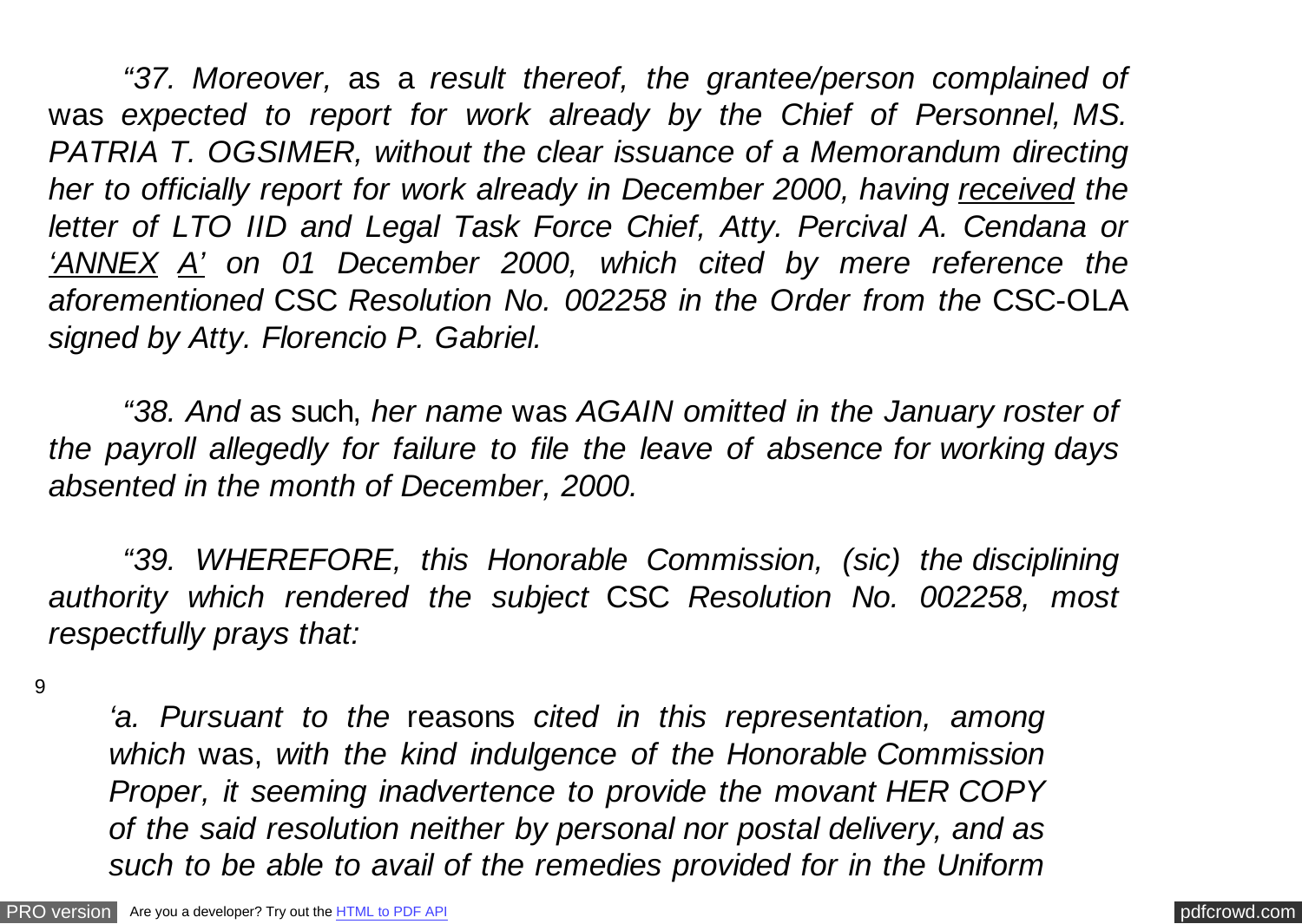*Rules on Administrative* Cases *in the Civil Service, on her own initiative. formally requested for her copy by way of her Manifestation dated 10 January 2001 and filed on 12 January 2001. After having received her copy of the said resolution only on 12 January 2001, it is thus requested in the interest of substantial justice, that the date for the filing of the motion for reconsideration be reckoned from 12 January 2001, the date of receipt.*

*'b. Pursuant to the constitutional provisions in the Bill of Rights in Article III Section I on due* process *and the provisions in the Uniform Rules on Administrative Cases in the Civil Service, Section 40, 38, 42, 80 and 84, the* CSC *Resolution No. 002258 be urgently reconsidered.*

'c. *Moreover, since the Orders from the Office for Legal Affairs, respectively dated (1) 14 November 2000 and (2) 10 January 2001 and received on 01 December 2000, and 16 Januaiy 2001 respectively by herein movant, were anchored on the subject Resolution which is the object of this Urgent Motion for Reconsideration, be set aside meanwhile the motion for reconsideration is being resolved.*

*"40. FURTHERMORE, it is respectfully urged that in the interest of justice,*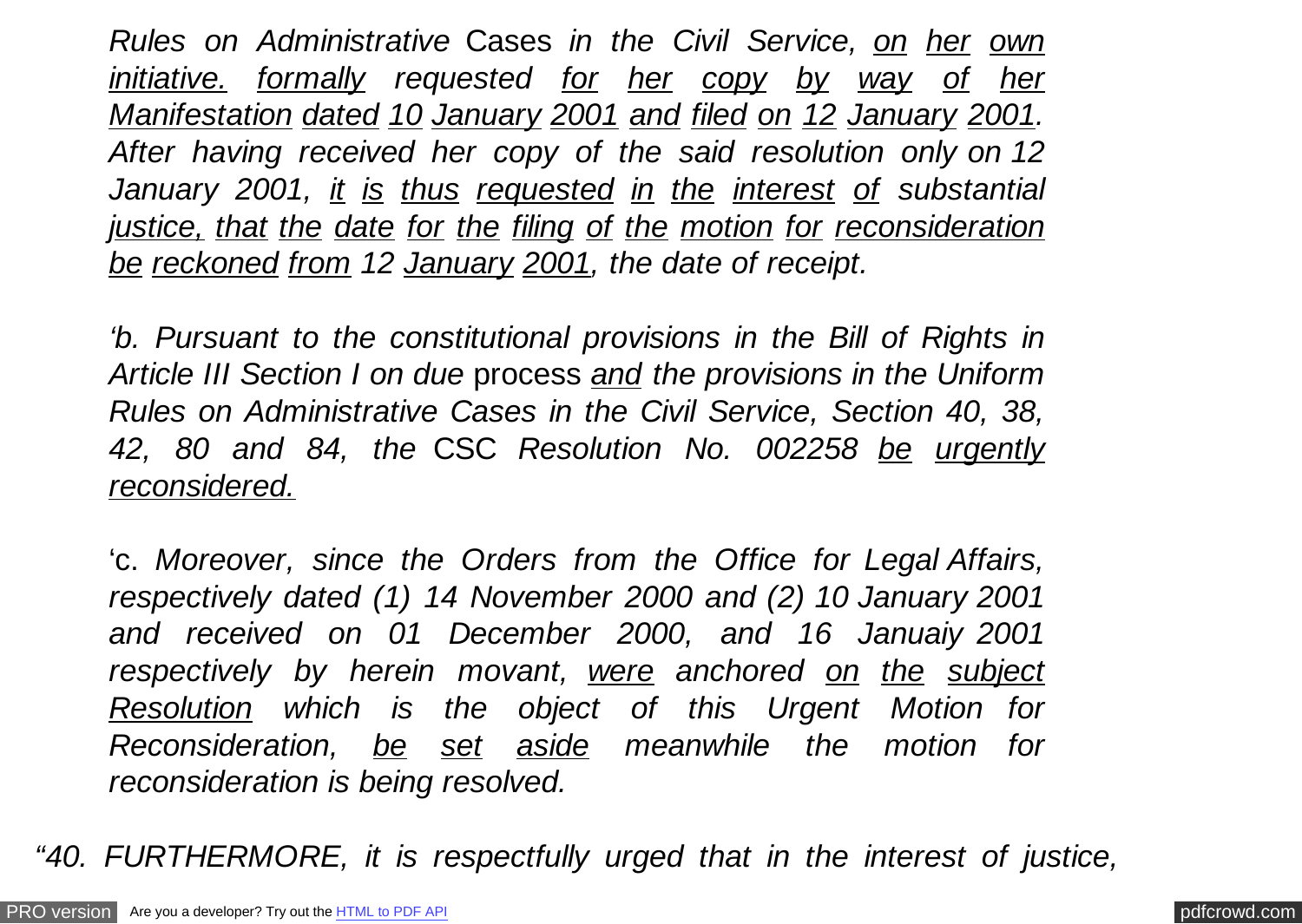*fairness, equity, the following considerations be granted in her favor, as follows:*

*'a. pursuant to the provisions of the Uniform Rules on Administrative* Cases *in the Civil Service Rule III, Section 38 and 42 and Rule VI, Section 80 this Motion for Reconsideration having been seasonably filed which is within fifteen (15) days from receipt thereof, the date of reckoning having been accounted from the date of the receipt of her copy which* was *12 January 2001, the execution thereof shall be stayed or held in abeyance upon the filing*

*of this Motion for Reconsideration.*

*'b. And as such*, *the grantee's availment of the study leave on official time and her entitlement to the salaries and other compensation for the said period which was never expressly cancelled by her complainant remain uninterrupted to include also the months of December and January where Ms. Patria T. Ogsimer, Chief of Personnel Section has instructed to have the grantee's name omitted in the roster for the payroll period of January 2001, for the absences* as *alleged of working days not reported, until graritee files the corresponding leave of absence for the said days in December 2000.*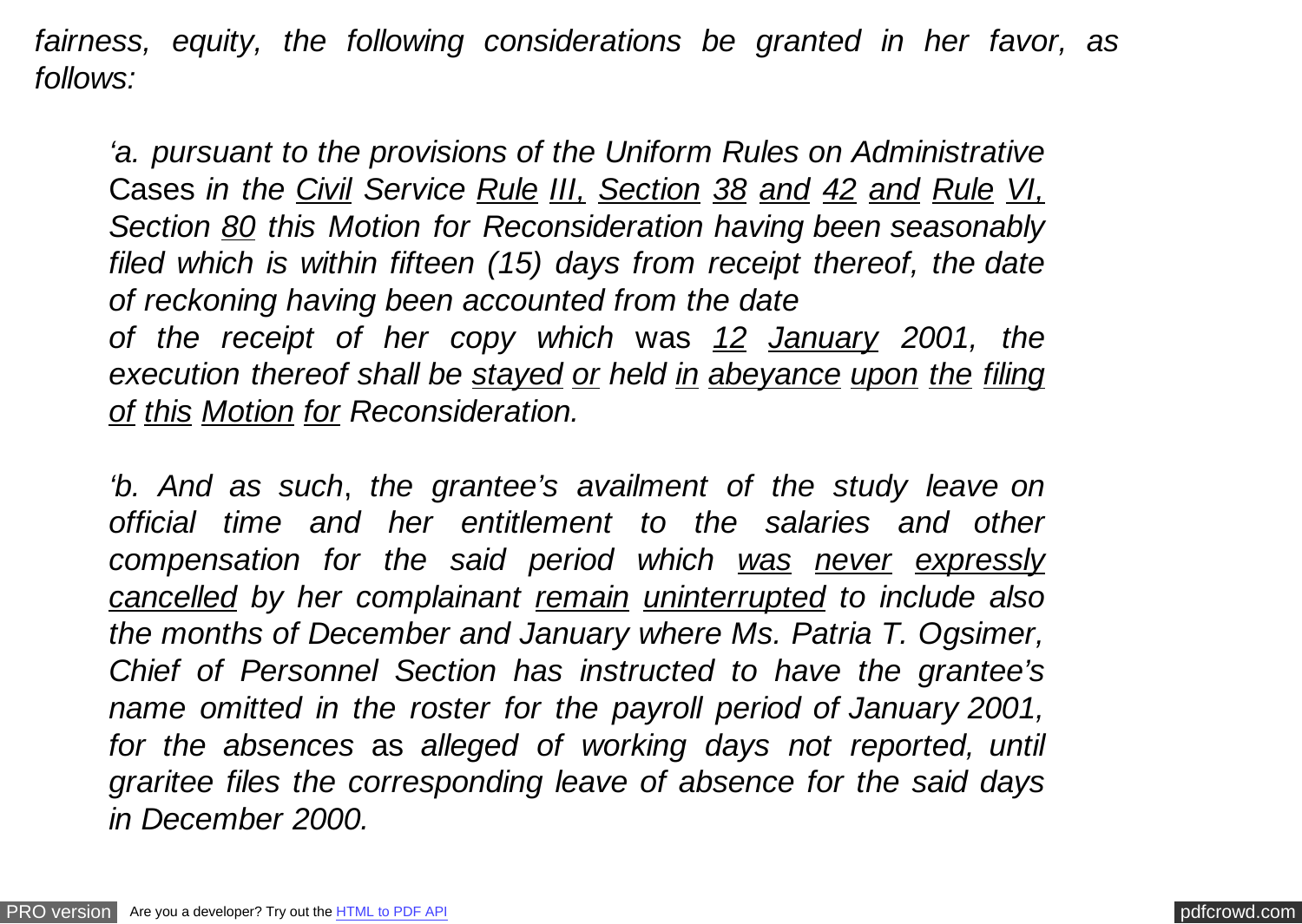*"41. Finally, this Motion for Reconsideration shall be furnished to the Commission Proper, thru its Secretariat, to the Office for Legal Affairs thru its Records Section*, *and to the Office of the Assistant Secretary Benjamin G. Calima thru its LTO IID and Legal Task Force Chief Atty. Percival A. Cendana.*

*"WHEREFORE, in the light of the foregoing premises, justice and fairness and equity will best be served in the urgent reconsideration of the matters brought before this Honorable Commission in this Urgent Motion for Reconsideration, as follows:*

*'5. The recommendation of the L.T.O. Assistant Secretary Atty. Benajamin G. Calima and his designated Chief of Personnel, Ms. Patria T. Ogsimer for the cancellation of the Scholarship Contract for allegatioris which are false and misleading as discussed lengthily in this representation be set aside.*

*'2. The cancellation of the LSP-MD grant which was ex-parte resolved pursuant to the said false and misleading information of the complainants in this case be deferred, stayed, reconsidered, and finally be set aside.*

*'3. The* CSC *Local Scholarship Program for Masteral Degree Studies grant be restored to the herein movant/person complained of and as such the benefits attached to the said grant be*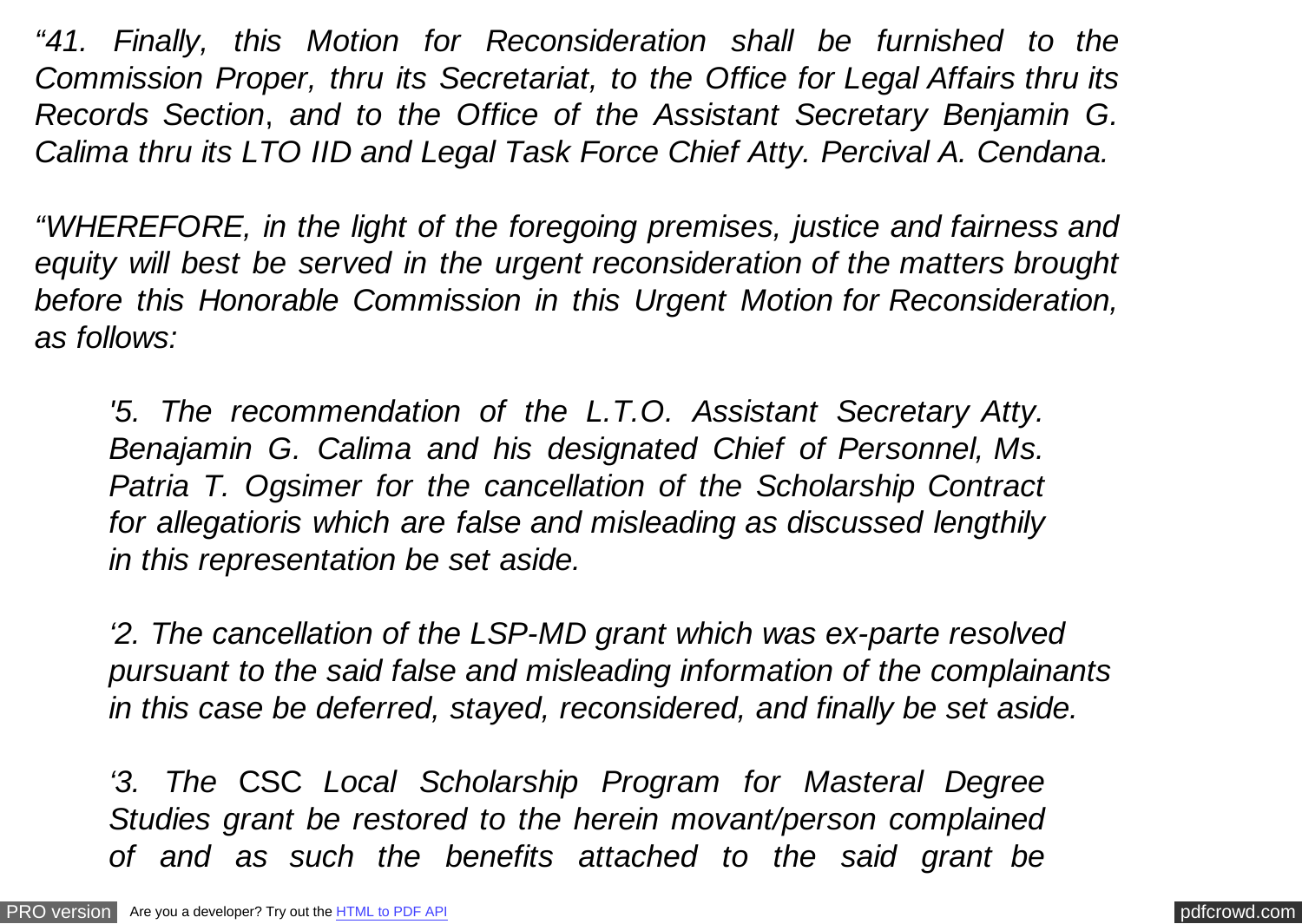*uninterrupted in the entire duration of the said masteral degree program, such* as:

> *'a. Study leave on official time pursuant to the Scholarship Contract.*

> *'b. Salaries, PERA, and other compensation in the pendency of the said grant.*

> 'c. *On the part of the CSC, tuition fees, book allowance, and thesis allowance in the amount fixed by the LSP."*

After re-evaluation of the case, the Commission finds the instant motion meritorious.

Records show that although the Formal Charge and Order of Preventive Suspension, both dated April 13, 1998, were issued by then Assistant Secretary Manuel Bruan, they were held in abeyance to give movant a chance to talk to her accusers in line with the requisites of due process. This is shown in a letter dated July 15, 1998 of Atty. Percival A. Cendana, Chief, IID *8* Legal Task Force, addressed to Mrs. Herminia SD Aquino, COA State Auditor IV, LTO Resident Auditor. Relevant portions of said Memorandum read, as follows:

*"In reply, please be informed that the LTO Legal Task Force and the Chief of the LTO-CO Personnel, Section exerted all* efforts to *effectively serve the Formal Charge and Order of Preventive Suspension on the respondent Ms. Marilyn Carreon. However, the said service* was *not carried out* as *explained in the enclosed indorsement dated 25 May 1998 (Annex 'A') of the*

[PRO version](http://pdfcrowd.com/customize/) Are you a developer? Try out the **HTML to PDF API [pdfcrowd.com](http://pdfcrowd.com)**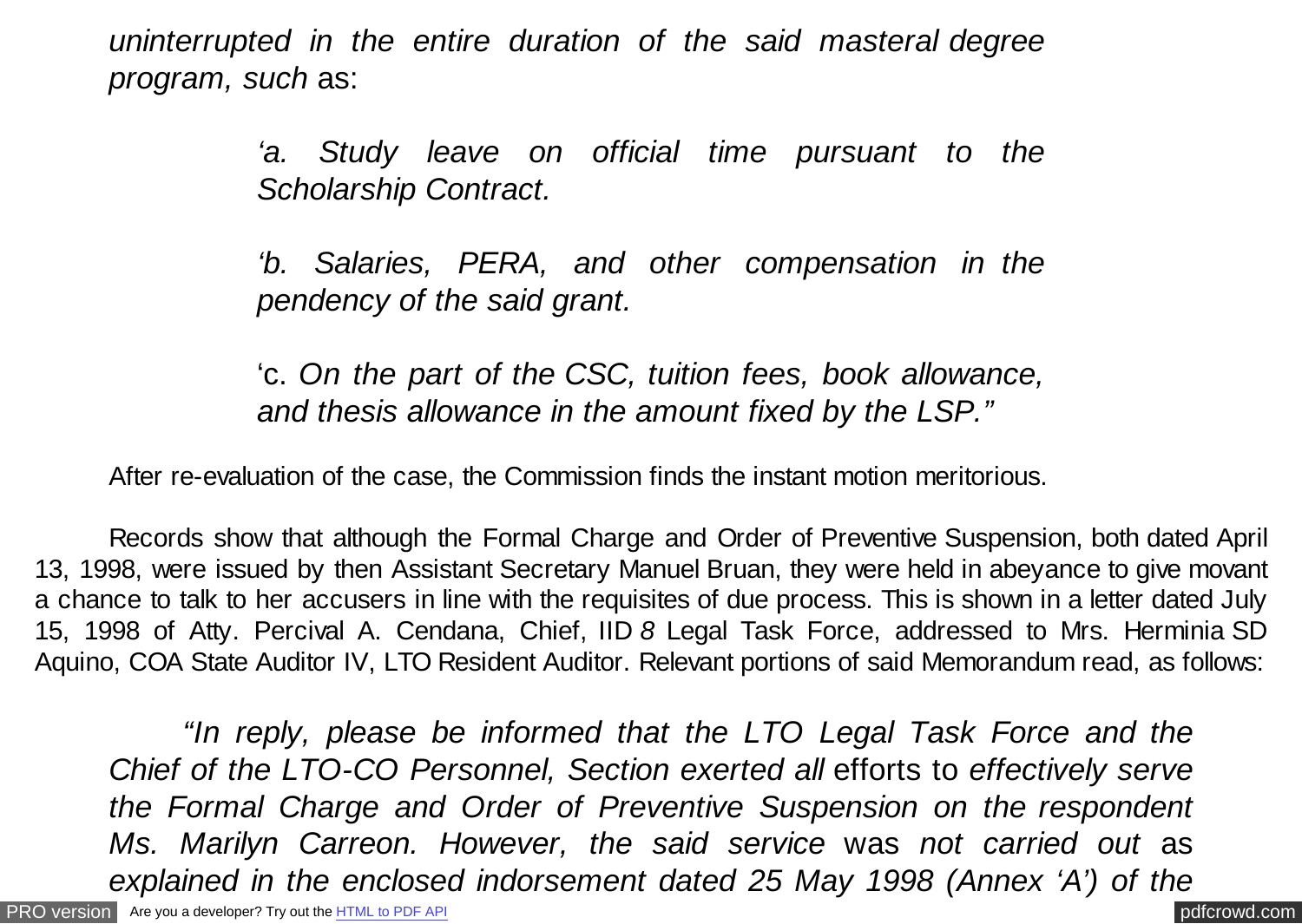*Personnel Chief. Moreover, a vote dated* 06 *May* 1998 *(Annex 'B')* was *received from then Assistant Secretary Bruan,* who is *the head arbiter of the administrative disciplinary system in LTO, with the instruction to give Ms. Carreon a chance to talk to her accusers in line with requisites of due process.*

13

*"Guided by the aforesaid instruction, the service of the Formal Charge and order of Preventive Suspension* was *held in abeyance. As a result thereof, the said documents are not yet valid nor effective primarily because the Office has not yet acquired iurisdiction over the person of the said respondent." (underscoring ours)*

Nevertheless, a proof of service of said Formal Charge and Order of Preventive Suspension shows that they were received by Mitzie U. Mamon, in behalf of the movant only on March 4, 1999. Also, a Memorandum dated January 6, 1999 of Atty. Percival A. Cendana states that: *"In view thereof, and to allow the rule of law to take its natural* course, *authorization is hereby requested for the original Formal Charge and Order of Preventive Suspension to be finally served on Ms. Carreon."*

Hence, these pieces of new evidence duly discovered only show that at the time Carreon filed her application for the CSC-LSP-MD Competitive Written Examination in July 1998, there was no pending case filed against her. While there was a Formal Charge, the same is of dubious validity per representation of Atty. Cendana himself.

Section 34, Rule Il, of the Uniform Rules on Administrative Cases in the Civil Service states that: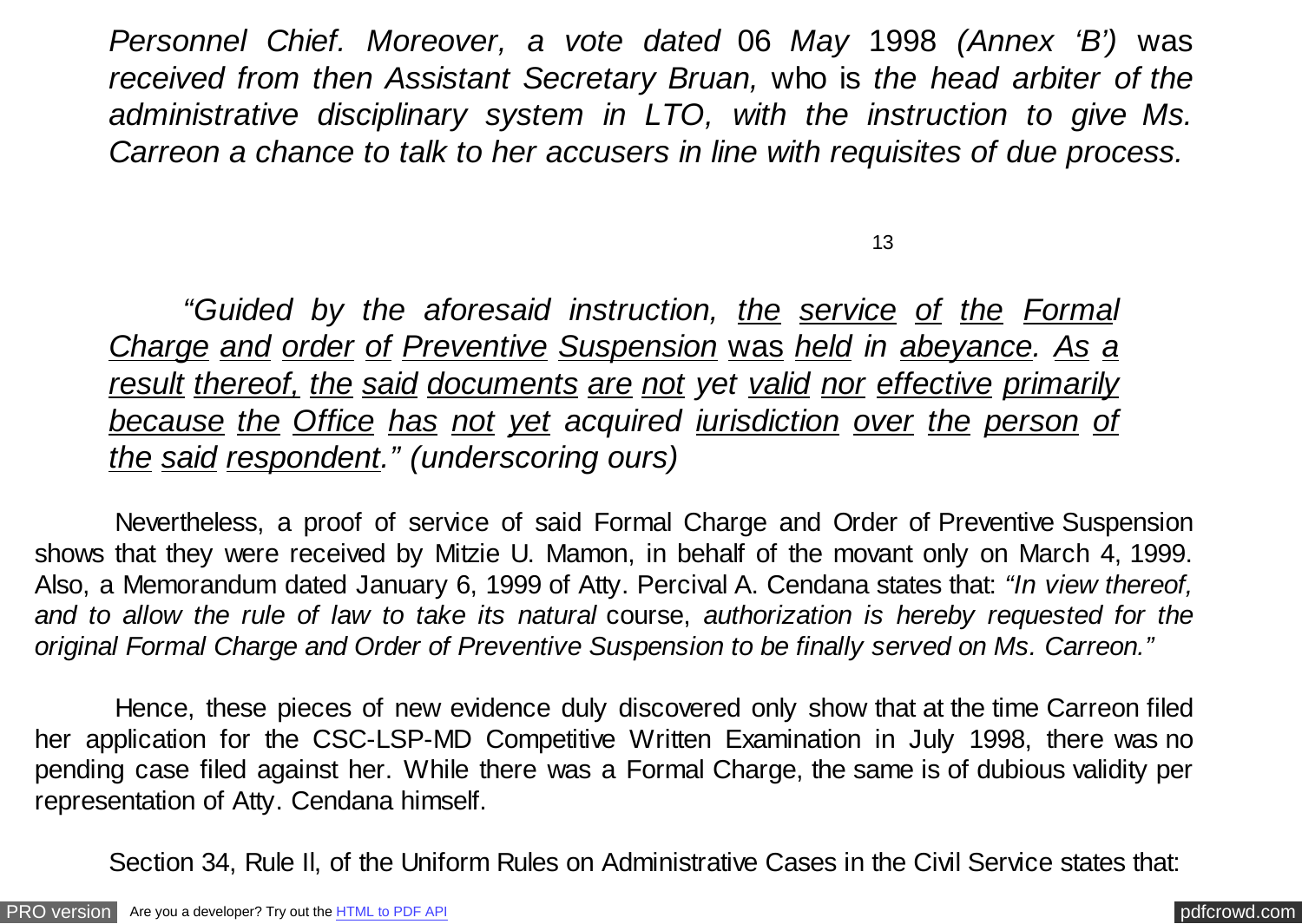"Section 34. *Effect of the Pendency of an Administrative Case*. – "XXX

*"For this purpose, a pending administrative case shall be construed* as follows:

*'a. When the disciplining authority has issued a formal charge; or*

*'b. In* case *of a complaint filed by a private person, 'a prima facie case* is *found to exist by the disciplining authority."*

Hence, the Commission finds the herein explanation (answer) denominated as a Manifestation and Motion for Reconsideration of CSC Resolution No. 00-2258, satisfactory.

14

WHEREFORE, the instant motion for reconsideration is hereby GRANTED. Consequently, CSC Resolution No. 00-2258 is set aside.

Quezon City, March 29, 2001

i